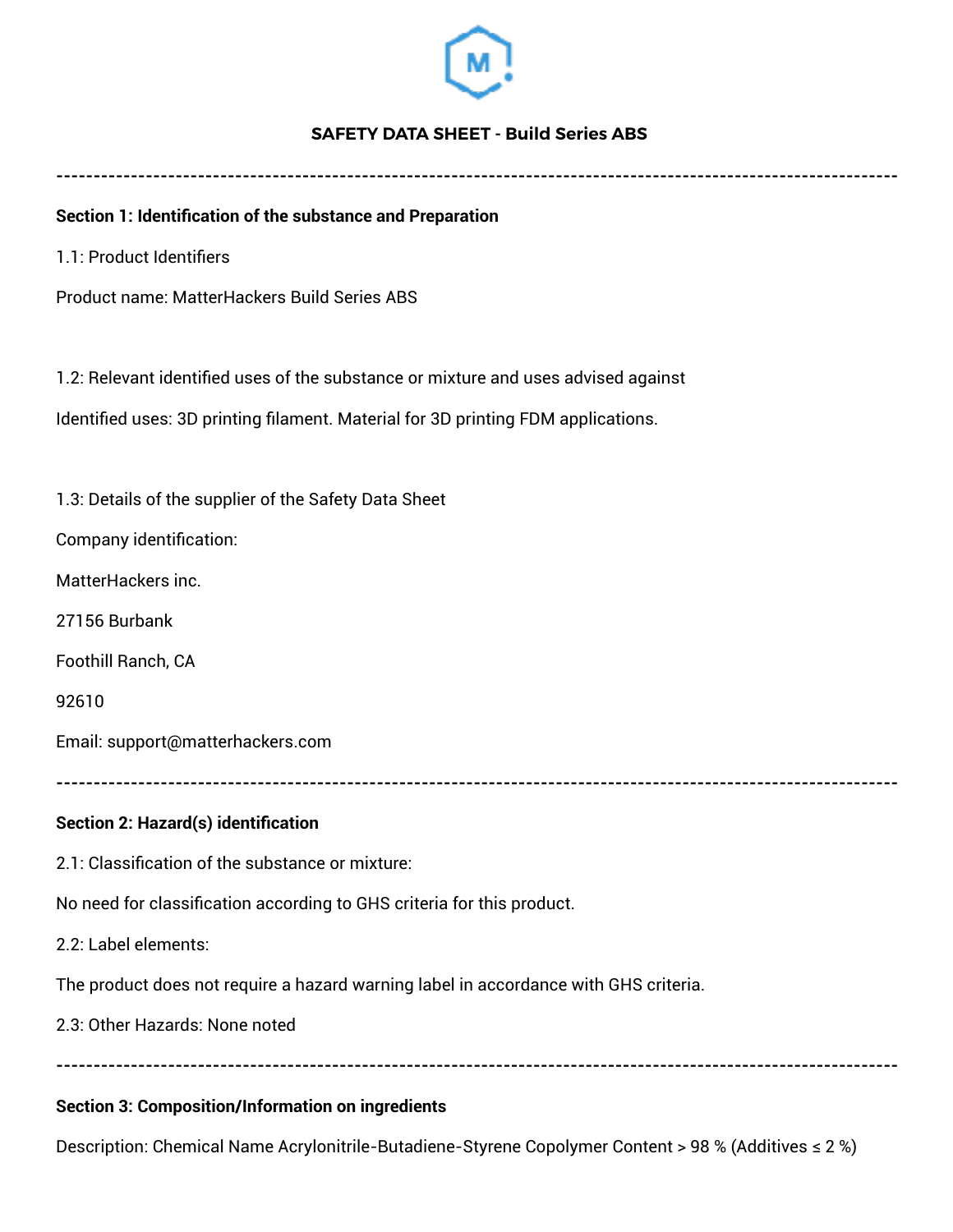Additional information: N/A

**-----------------------------------------------------------------------------------------------------------------**

### **Section 4: First aid measures**

4.1: Description of first aid measures

General Advice: First Aid responders should pay attention to self-protection and use the recommended protective clothing.

Inhalation: Move person to fresh air; if effects occur, consult a physician.

Skin contact: Wash skin with plenty of water. With prolonged skin irritation, seek first aid or medical attention. After contact with the molten product, cool rapidly with cool water, do not pull solidified product from the skin and seek medical treatment.

Eye contact: Flush eyes thoroughly with water for several minutes. Remove contact lenses after the initial 1-2 minutes and continue flushing for several additional minutes. If effects occur, consult a physician.

**-----------------------------------------------------------------------------------------------------------------**

Ingestion: If swallowed, seek medical attention.

4.2: Most important symptoms and effects, both acute and delayed No further relevant information available

4.3: indication of medical attention and special treatment needed No further relevant information available

## **Section 5: Firefighting measures**

5.1: Extinguishing media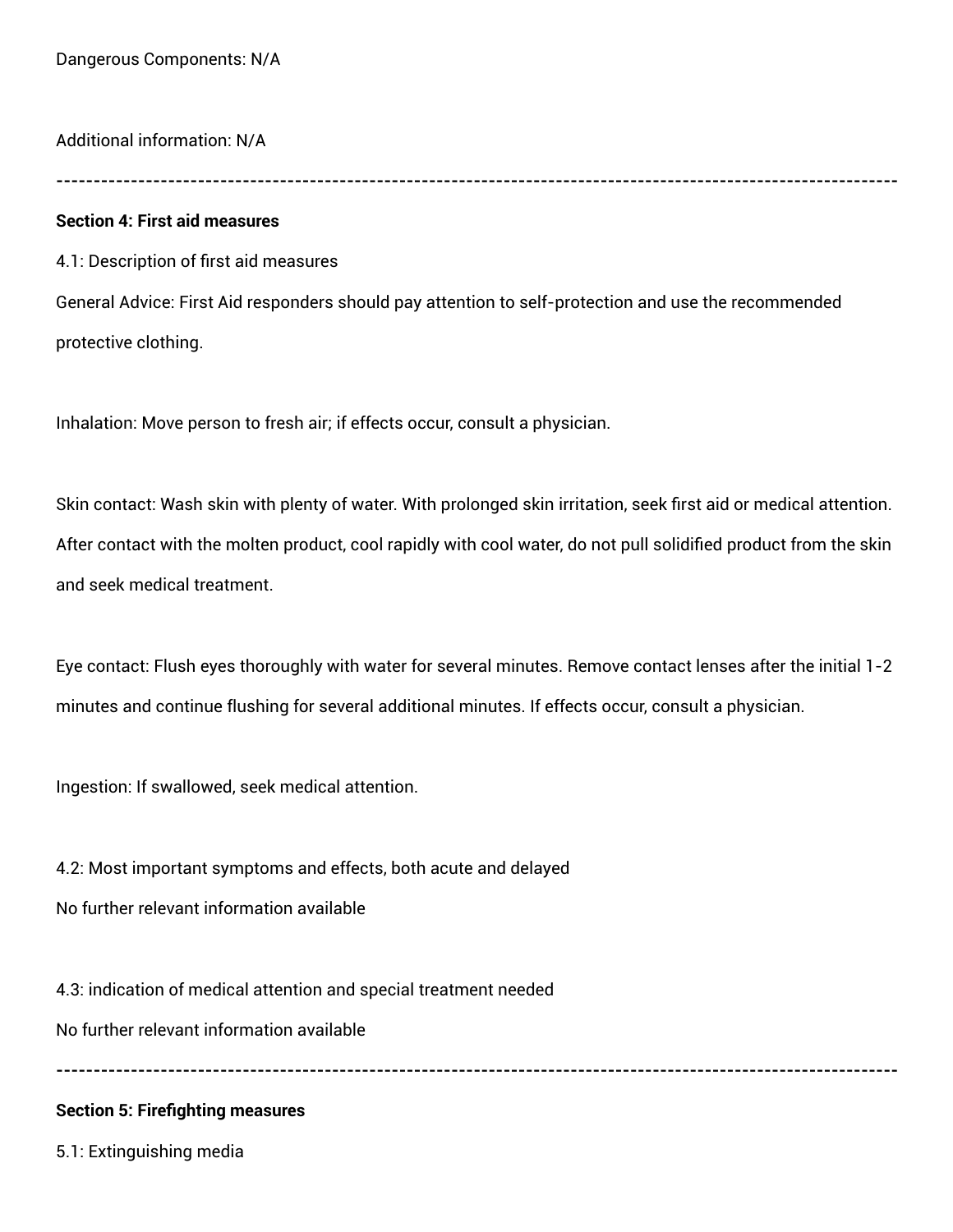Water fog or fine spray. Dry chemical fire extinguishers. Carbon dioxide fire extinguishers. Foam.

5.2: Special hazards arising from the substance or mixture

Can be released in case of fire:

Carbon Monoxide (CO)

Carbon Dioxide (CO2)

Nitrogen Oxides (NOx)

Hydrogen Cyanide (HCN)

**-----------------------------------------------------------------------------------------------------------------**

## **Section 6: Accidental release measures**

6.1: Personal precautions, protective equipment and emergency procedures Use self-contained breathing apparatus and protective fire fighting clothes

6.2: Environmental precautions

Prevent from entering into soil, ditches, sewers, waterways and/or groundwater.

6.3: Methods and materials for containment and cleaning up

Sweep up. Collect in suitable and properly labeled containers.

**-----------------------------------------------------------------------------------------------------------------**

## **Section 7: Handling and storage**

7.1: Precautions for safe handling

General Handling: No smoking, open flames or sources of ignition in handling and storage area. Good

housekeeping and controlling of dusts are necessary for safe handling of product. Avoid breathing process

fumes. Workers should be protected from the possibility of

contact with molten resin. Do not get molten material in eyes, on skin or clothing. Protect against electrostatic charges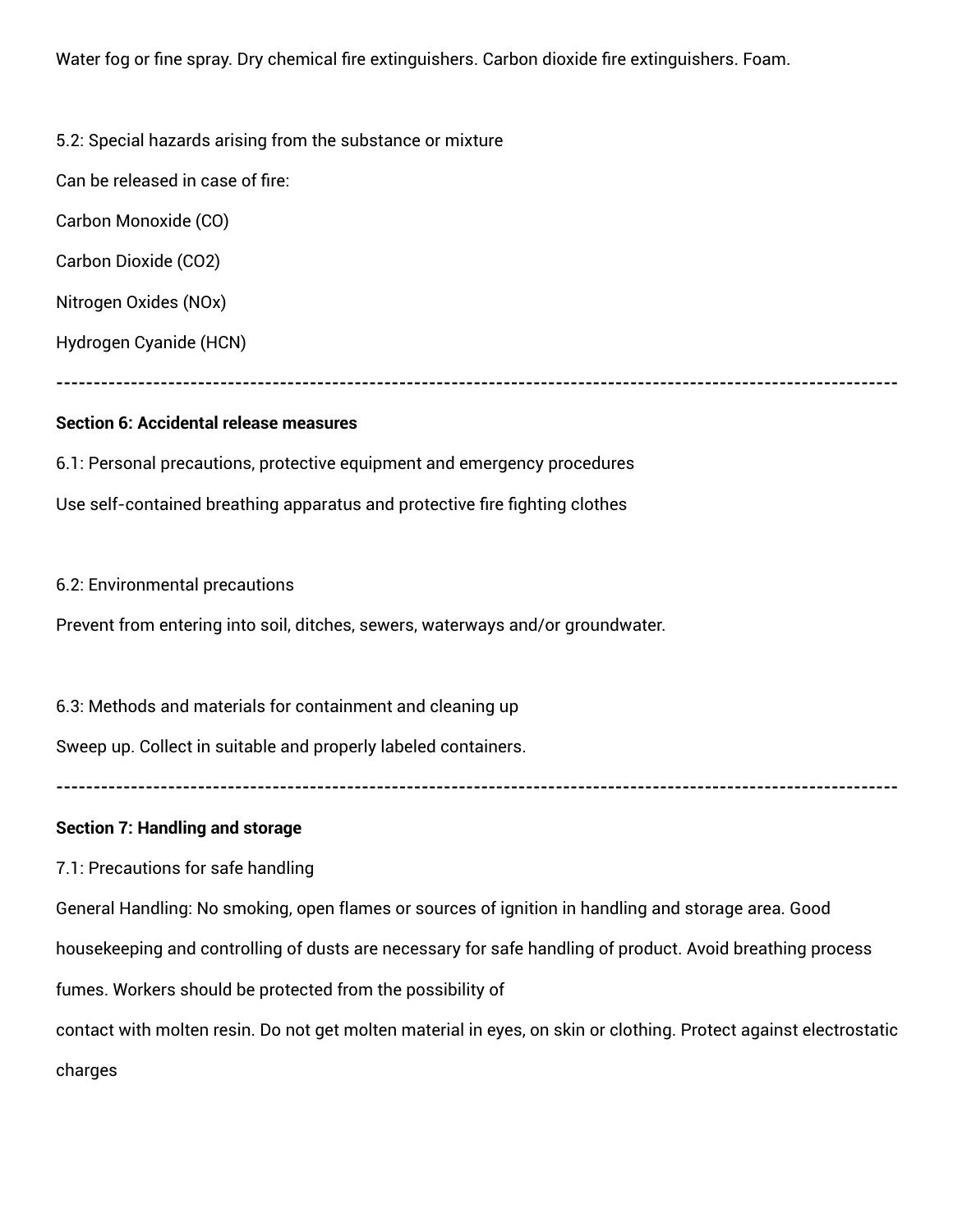7.2: Conditions for safe storage, including any incompatibilities storage

Store in accordance with good manufacturing practices, in a cool place and away from direct sunlight. Protect from humidity and keep away from water.

**-----------------------------------------------------------------------------------------------------------------**

#### **Section 8: Exposure controls/personal protection**

8.1: Control parameters

None established.

8.2: Exposure Controls:

Personal protection

Eye/Face Protection: Use safety glasses (with side shields). Safety glasses (with side shields) should be consistent with EN 166 or equivalent. If there is a potential for exposure to particles which could cause eye discomfort, wear chemical goggles. Chemical goggles should be consistent with EN 166 or equivalent. If exposure causes eye discomfort, use a full-face respirator.

Skin Protection: No precautions other than clean body-covering clothing should be needed.

Hand protection: Chemical protective gloves should not be needed when handling this material. Consistent with general hygienic practice for any material, skin contact should be minimized. Use gloves with insulation for thermal protection (EN 407), when needed. Use gloves to protect from mechanical injury. Selection of gloves will depend on the task.

Respiratory Protection: Not necessary if room is well ventilated.

Ingestion: Use good personal hygiene. Do not consume or store food in the work area. Wash hands before smoking or eating.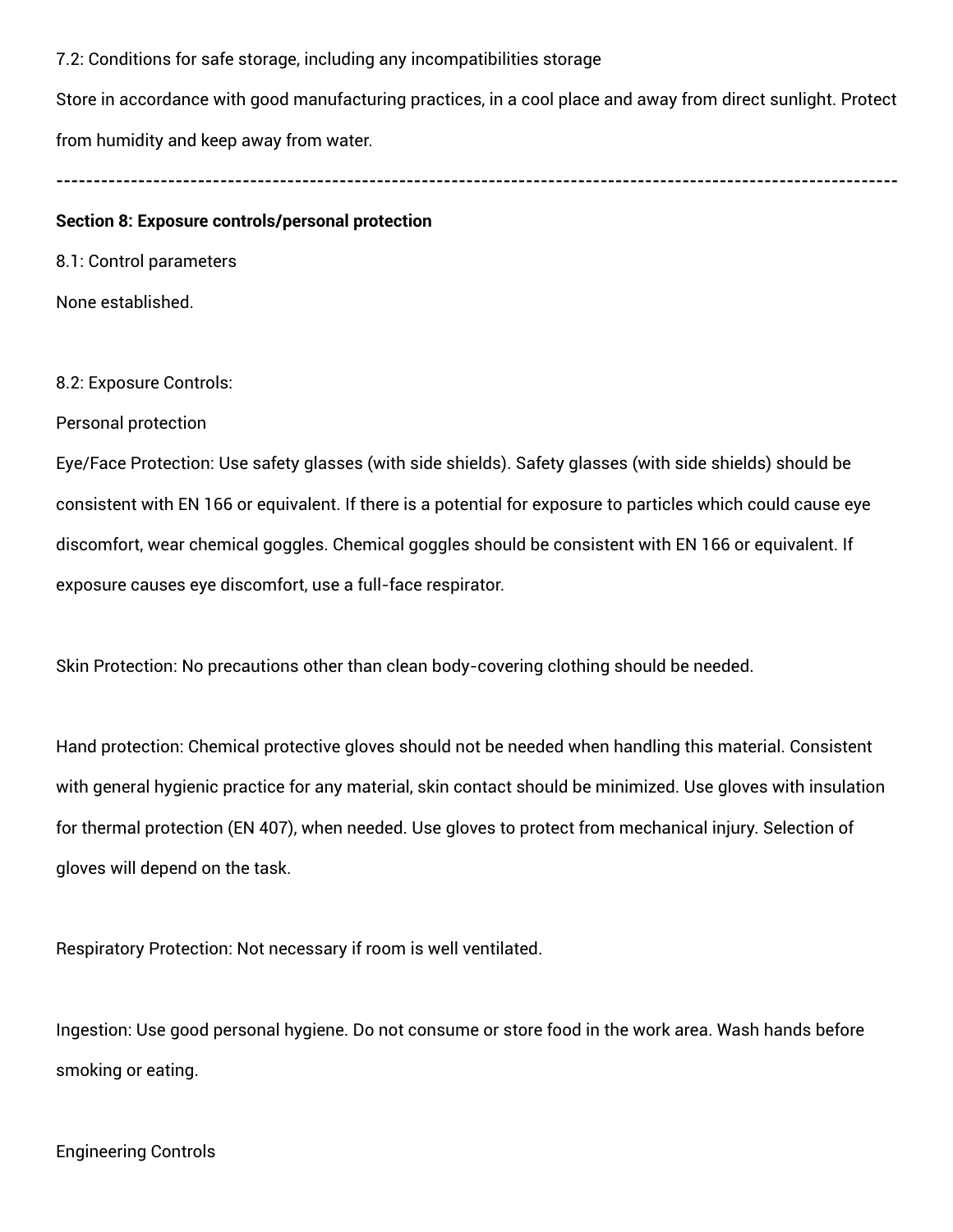Ventilation: Use local exhaust ventilation, or other engineering controls to maintain airborne levels below the exposure limit requirements or guidelines. If there are no applicable exposure limit requirements or guidelines, general ventilation should be

sufficient for most operations.

**-----------------------------------------------------------------------------------------------------------------**

# **Section 9: Physical and chemical properties**

9.1: Information on basic physical and chemical properties

## Appearance

Physical state: solid when at ambient temperature

Color: Translucent/Natural/Colored

Odor: Nearly odorless

pH: N/A

Melting point: 220°C

Boiling point: N/A

Flammability: N/A

Specific Gravity: 1.03g/cc

Solubility in water: Insoluble

Autoignition Temp: 466°C

Decomposition Temp: 250°C

Oxidizing properties: N/A

Explosive properties: Product is not explosive

**-----------------------------------------------------------------------------------------------------------------**

# **Section 10: Stability and reactivity**

10.1: Reactivity

Reacts with strong acids and oxidizing agents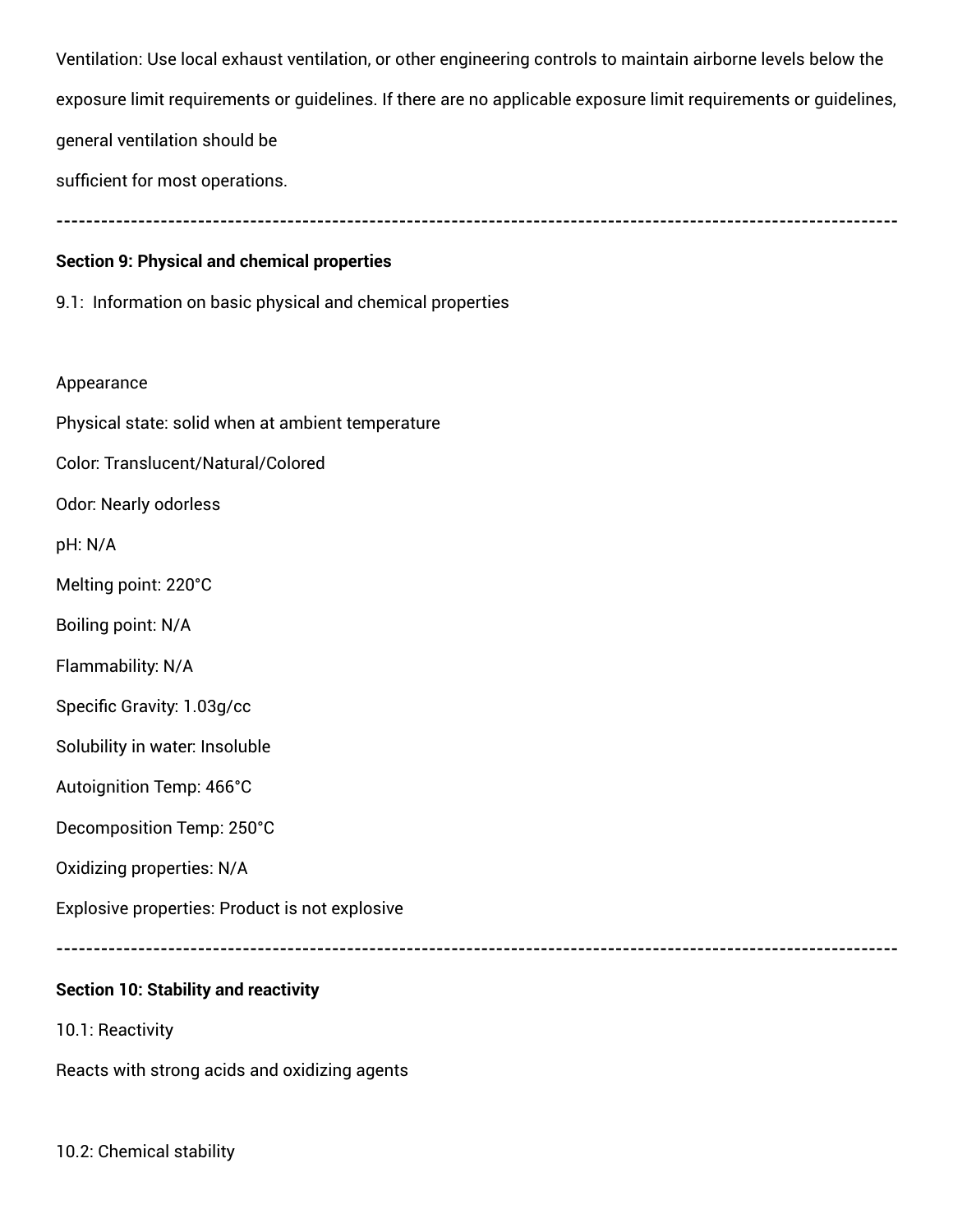Stable

10.3: Possibility of hazardous reactions

This product is not capable of dust explosion in the form supplied. Enrichment with fine dust causes risk of dust explosion.

10.4: Conditions to Avoid

No further relevant information available.

10.5: Incompatible Materials

Strong acids, strong oxidizing agents

10.6: Hazardous decomposition products

None known.

**-----------------------------------------------------------------------------------------------------------------**

### **Section 11: Toxicological information**

11.1: Information on toxicological effects

Ingestion: Very low toxicity if swallowed. Harmful effects not anticipated from swallowing small amounts. May cause choking if swallowed.

Aspiration hazard: Based on physical properties, not likely to be an aspiration hazard.

Dermal: No adverse effects anticipated by skin absorption.

Inhalation: No adverse effects are anticipated from single exposure to dust.

Eye damage/eye irritation: Solid or dust may cause irritation or corneal injury due to mechanical action. Elevated temperatures may generate vapor levels sufficient to cause eye irritation.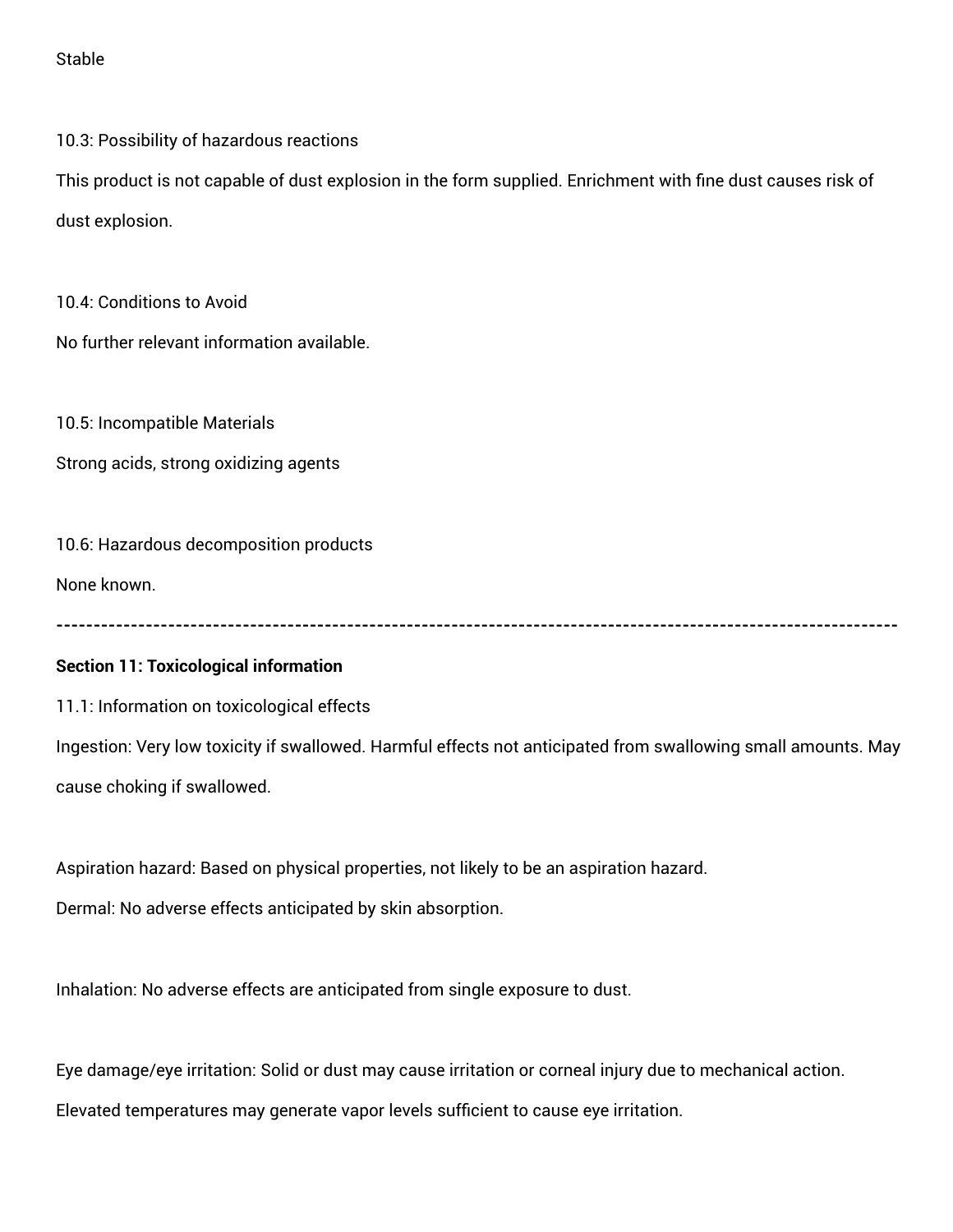Skin corrosion/irritation: Prolonged contact is essentially non irritating to skin. Mechanical injury only. Under normal processing conditions, material is heated to elevated temperatures; contact with the material may cause thermal burns.

# **-----------------------------------------------------------------------------------------------------------------**

#### **Section 12: Ecological information**

12.1: Toxicity

Not expected to be acutely toxic.

#### 12.2: Persistence and degradability

This water-insoluble polymeric solid is expected to be inert in the environment.

Surface photodegradation is expected with exposure to sunlight. No appreciable biodegradation is expected.

#### 12.3: Bioaccumulative potential

No bioconcentration is expected because of the relatively high molecular weight.

#### 12.4: Mobility in soil

In the terrestrial environment, material is expected to remain in the soil.

In the aquatic environment, material will sink and remain in the sediment.

**-----------------------------------------------------------------------------------------------------------------**

### **Section 13: Disposal considerations**

### 13.1: Waste treatment methods

For uncontaminated material disposal options include mechanical and chemical recycling or energy recovery. In some countries landfill is also allowed. For contaminated material the options remain the same, although additional evaluation is required. For all countries the disposal methods must be in compliance with national and provincial laws and any municipal or local by-laws. All disposal methods must be in compliance with the EU framework Directive 2008/98/EC and their subsequent adaptations, as implemented in National Laws and Regulations, as well as EU Directives dealing with priority waste streams.